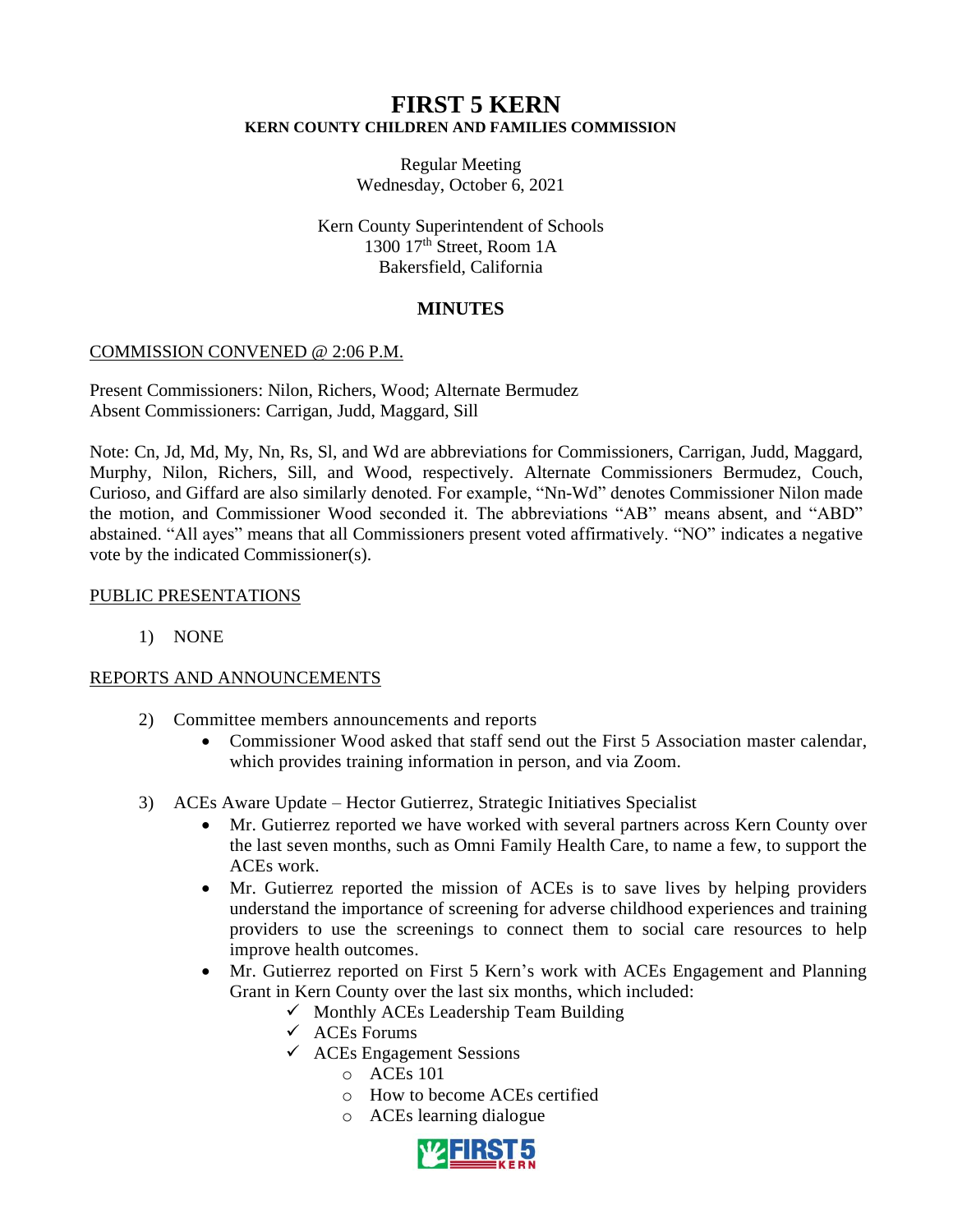- o Advanced ACEs clinical workflows and elevating best practices
- o ACEs training County partners
- o ACEs Symposium
- o ACEs Summit
- o ACEs inaugural Conference to be held March 30, 2022
- 4) Report on Pass-through Funds as Requested by Commissioner Wood
	- Dr. Kathleen Hylton, Chief Program Officer, and Roland Maier, Executive Director, gave a PowerPoint presentation on the Fiscal Overview, Other Funding Sources and Uses Outside of Proposition 10 and Proposition 56 Funds and responded to questions.
- 5) Executive Director's Report
	- Mr. Maier reported Katy Raytis, Esq., Worklogic HR, is in the progress of updating our Bylaws, and an updated version will be available at the next Commission meeting for review and approval.
	- Mr. Maier reported First 5 California and the First 5 Association of California focuses on Racial Equity, Diversity and Inclusion (REDI) and provides virtual workshops to all 58 counties.
	- Mr. Maier introduced Anastasia Lester, Program Officer, First 5 Kern, to provide an update on the Black Infant and Maternal Health Initiative (BIMHI).
	- Anastasia Lester, Program Officer, provided an update on the BIMHI Committee that meets monthly to address the morbidity rate of black pregnant women and their children. A BIMHI steering committee was created in July 2021 and will provide a Strategic Plan by April 2022. In addition, the committee developed a three-year agreement July 1, 2022, through June 30, 2025, to make a formal ask of First 5 Kern to address the issues.
	- Mr. Maier reported that the REDI work continues, and Dr. Oputa will provide virtual training on November 2 and 3, 2021, inviting Commissioners.
	- Mr. Maier reported although Russell Judd has retired from his position with Kern Medical, Supervisor Scrivner would retain Commissioner Judd as his appointee on the Commission.
	- Mr. Maier reported Supervisor Peters,  $1<sup>st</sup>$  District, has an opening to fill a Commission vacancy.
	- Mr. Maier reported October is Safe Sleep Surrender month, and on December  $26<sup>th</sup>$ , First 5 Kern and other County Departments are seeking to provide a proclamation to the Board of Supervisors.

## SPECIAL PRESENTATION – **HELD OVER FOR SPECIAL MEETING DUE TO LACK OF QUORUM**

- 6) Eric Xin, CPA, Partner, Brown Armstrong Presentation of the 2020-21 Fiscal Audit
- 7) Jianjun Wang, Ph D., Principal Investigator, California State University, Bakersfield 2020- 21 State Annual Report Presentation